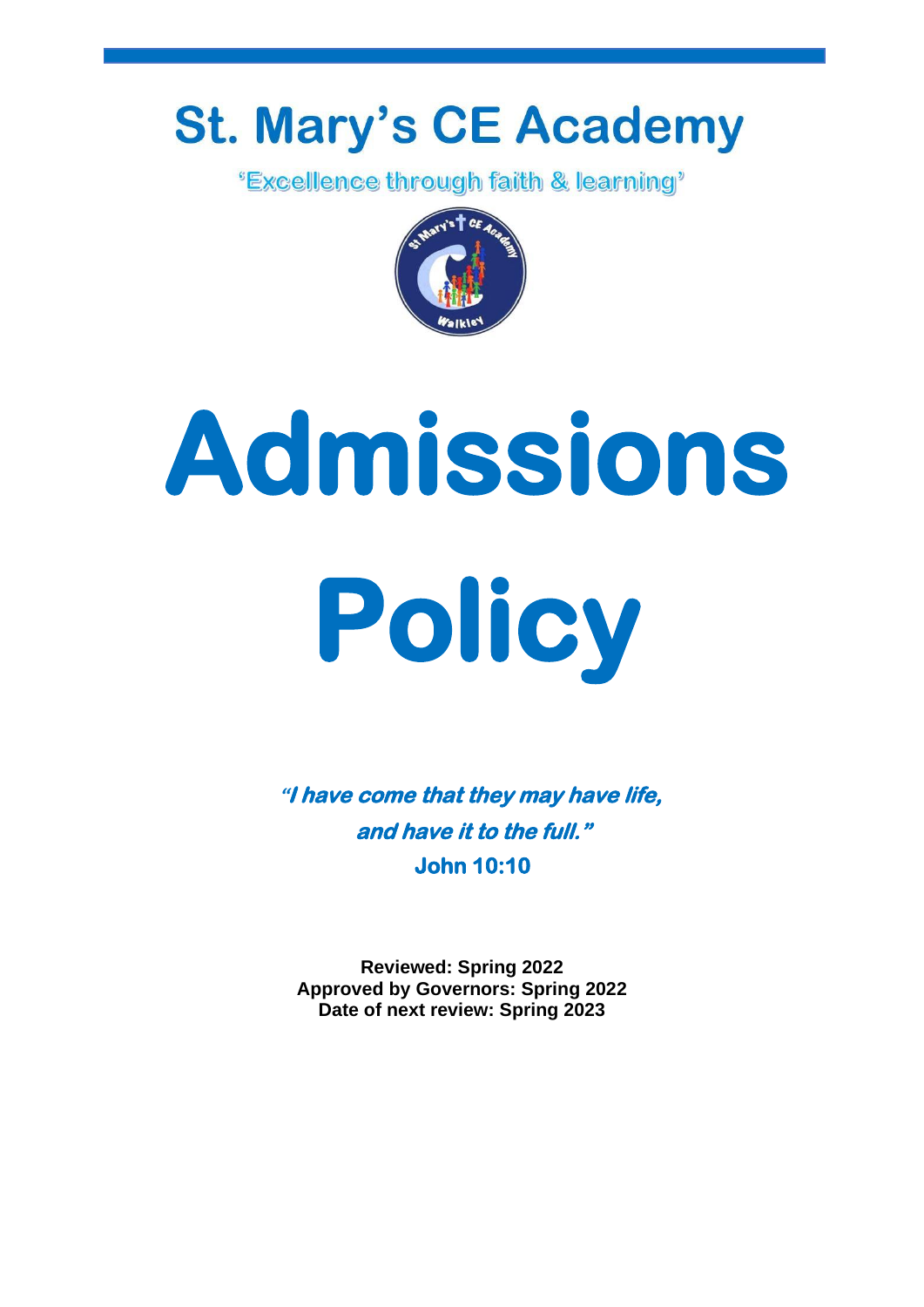## **Admissions**

### **Policy**

#### **Introduction:**

At St Mary's Church of England Academy, we aim to provide a caring environment where every child can thrive and is supported to achieve their unique & amazing potential as a child of God.

St Mary's Church of England Academy, Walkley is a Church of England School in the Diocese of Sheffield. It is part of The Diocese of Sheffield Academies Trust.

The school provides a distinctively Christian education for children aged 3 to 11 years. Whilst we are a Church of England school, we welcome children of all faiths and children of no faith.

Historically, Anglican schools were parish schools providing education for the community in accordance with the principles of the Church of England. Thus the majority of Sheffield Diocesan schools were established to provide education for the children of the parish within a Christian context. The two aims of being 'distinctively Christian' and 'serving the local community' are reflected in the school's admission criteria.

St Mary's Church of England Academy, Walkley is a school in which the Governing Body is the Admission Authority and responsible for admissions. It is guided in that responsibility by the requirements of the law, the school trust deed, by advice from the Sheffield Diocesan Board of Education and its duty to the community.

The admission number for 2022/23 is: 30

Children will usually be admitted during the Autumn term following their 4th birthday. However parents can request:

- That the date their child is admitted is deferred until later in the year or until the term in which the child reaches compulsory school age (please note that parents cannot apply for and accept a Reception place and then defer that place until the beginning of Year 1);
- Parents can request that their child takes up a place part time until the child reaches compulsory school age

Please note that the above options are on a request basis only & that this may only be granted following discussions with parents / carers on their specific reasons for deciding that this is in the best interests of their child. As a school. We would ask that parents / carers consider the detrimental short & long term impacts on their child's educational, social & mental development when missing out on any time in school that their peers will have had access to.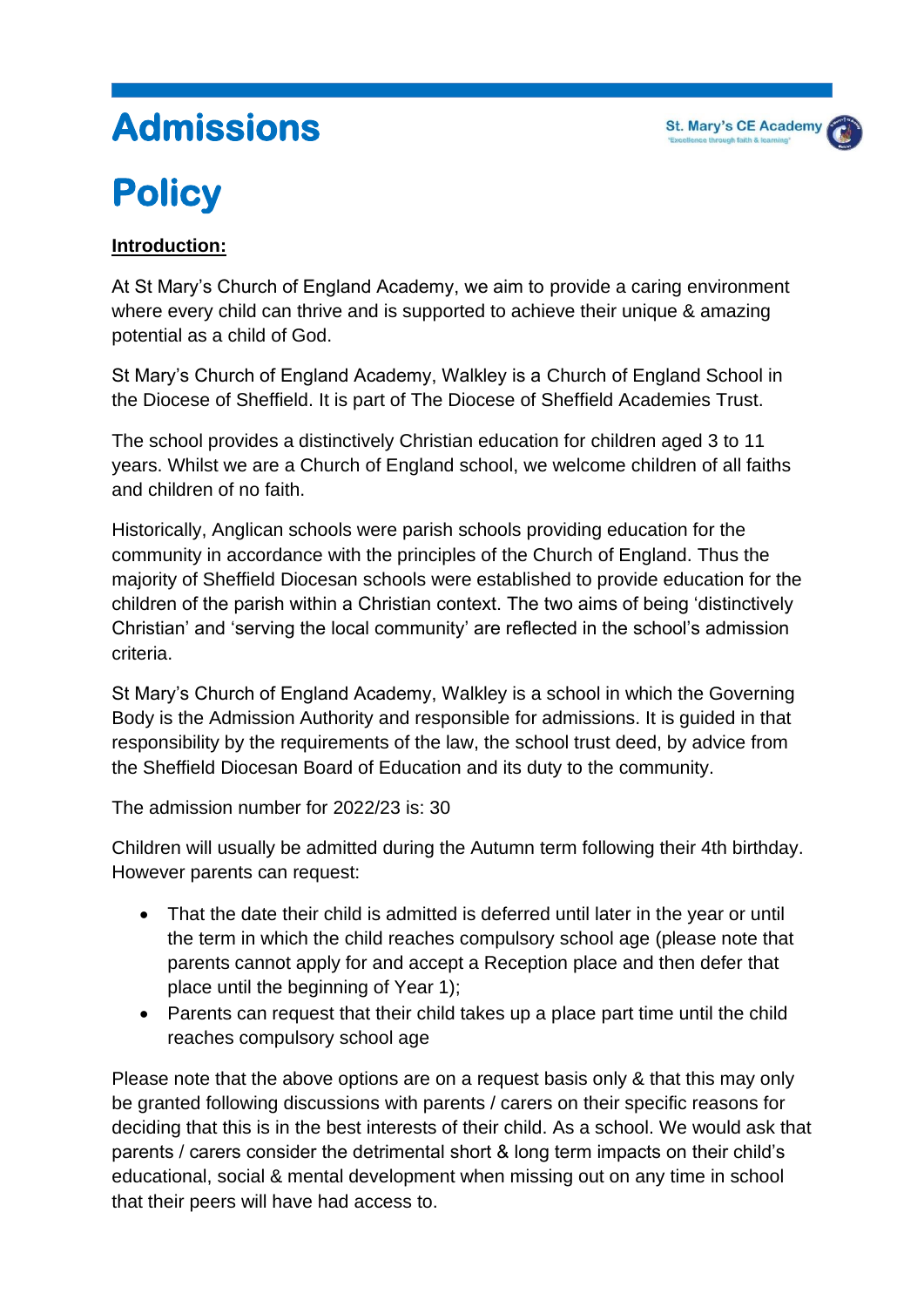#### **Making an Application:**

1. Applications are made on the Common Application Form

2. To support your application to St Mary's C of E Academy Walkley, please complete the Supplementary Information Form only if you attend a place of worship or have made your choice based on St Mary's being a Church of England school. This is not an application form for admission to school but will be used by the school when applying the admissions criteria. Please contact the school if you need help in completing the Common Application Form or Supplementary Information Form.

3. The Common Application Form should be submitted by 31 January along with the Supplementary Information Form (if applicable)

#### **Criteria for Admission:**

Where there are more applications for admission than the published admission number, the Governing Body/Admissions Committee will apply the following criteria in strict order of priority:

- 1.Children in Care/Looked After Children (LAC) and Children who were previously in Care/Looked After (PLAC) and those who were internationally adopted previously looked after children (IAPLAC). (See definition 5 for clarification).
- 2. Children with special medical or social circumstances where these needs can only be met at **this** school. This is not about educational needs. Professional supporting evidence must be provided if admission is to be made under this criterion. A professionally qualified person such as a medical doctor, psychologist or social worker must set out the particular reasons why this school is the suitable one for the child and the difficulties which would be caused if the child had to attend another school.
- 3. Children who have an elder brother/sister (see definition 1) attending the school at the time at the time of anticipated admission.
- 4. Children of parents/carers (see definition 2) who reside in the parishes of St Mary's Walkley or the former parish St Bartholomew's Walkley, now The Vine, and regularly (see definition 3) attend\* the parish churches of St Mary's Walkley or The Vine.
- 5. Children who reside in the parishes of St Mary's Walkley or The Vine, and regularly attend\* the parish churches of St Mary's Walkley or The Vine.
- 6. Children of parents /carers who reside in the parishes of St Mary's Walkley or The Vine, and regularly attend\* a Christian denomination participating in 'Churches Together in England' (see definition 4).
- 7. Children who reside in the parishes of St Mary's Walkley and The Vine and regularly attend\* a Christian denomination participating in 'Churches Together in England'.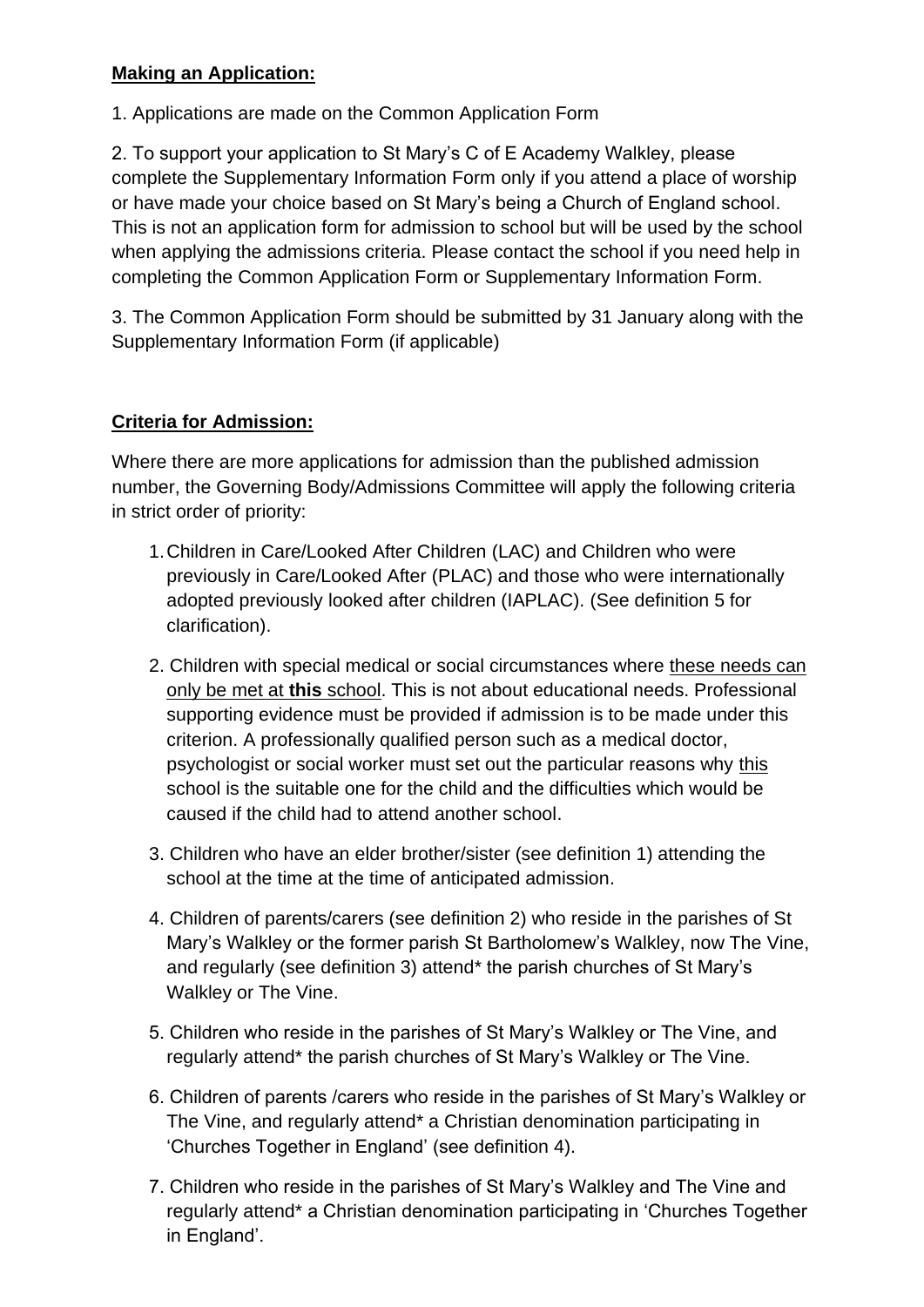- 8. Children who reside outside the parishes of St Mary's Walkley and The Vine and regularly attend\* a Christian denomination participating in 'Churches Together in England'.
- 9. Children who are resident in the parishes of St Mary's Walkley and The Vine.
- 10. Children of staff of the school (see definition 6).
- 11. All other children.

Should the admission number be reached mid-category, applications in that category will be prioritised on the shortest distance measured in a straight line from the front door of the child's home address (including flats) to the main entrance of the school, using the Local Authority's computerised measuring system, with those living closer to the school receiving higher priority.

#### Tie Break:

In the event of two or more children living equidistant from the school, the place will be decided by drawing lots. The first name drawn will be offered the place.

In Year Transfers:

Sheffield Local Authority will co-ordinate in year transfers for our school in 2022/2023.

#### Definitions:

- Definition 1 Brother/Sister Sibling refers to brother or sister, half brother or sister, adopted brother or sister, step brother or sister, or the child of the parent/carer's partner, and in every case, the child should be living in the same family unit at the same address
- Definition 2 Parent/Carer A parent/carer is any person who has parental responsibility or care of the child. Where admission arrangements refer to 'parent's attendance at church' it is sufficient for just one parent to attend. 'Family members' include only parents and siblings
- Definition 3 Regular Church Attendance Regular attendance by parents/carers is defined as attendance at a Church of England church or another Christian denomination participating in 'Churches Together in England' for at least once a month over the last 12 months.
- Regular attendance by children is defined as attendance at a Church of England church or another Christian denomination participating in Churches Together in England' at least once a month over the past 6 months.
- Parents/carers whose application is based on attendance at a church of Christian denomination should submit the Minister of Religion Reference Form available with the Common Application Form\*
- Definition 4 Churches Together in England Ref: www.churchestogether.org.uk Please refer to the website for an up to date list\*
- Definition 5 Looked after children A looked after child is in the care of a local authority, or being provided with accommodation by a local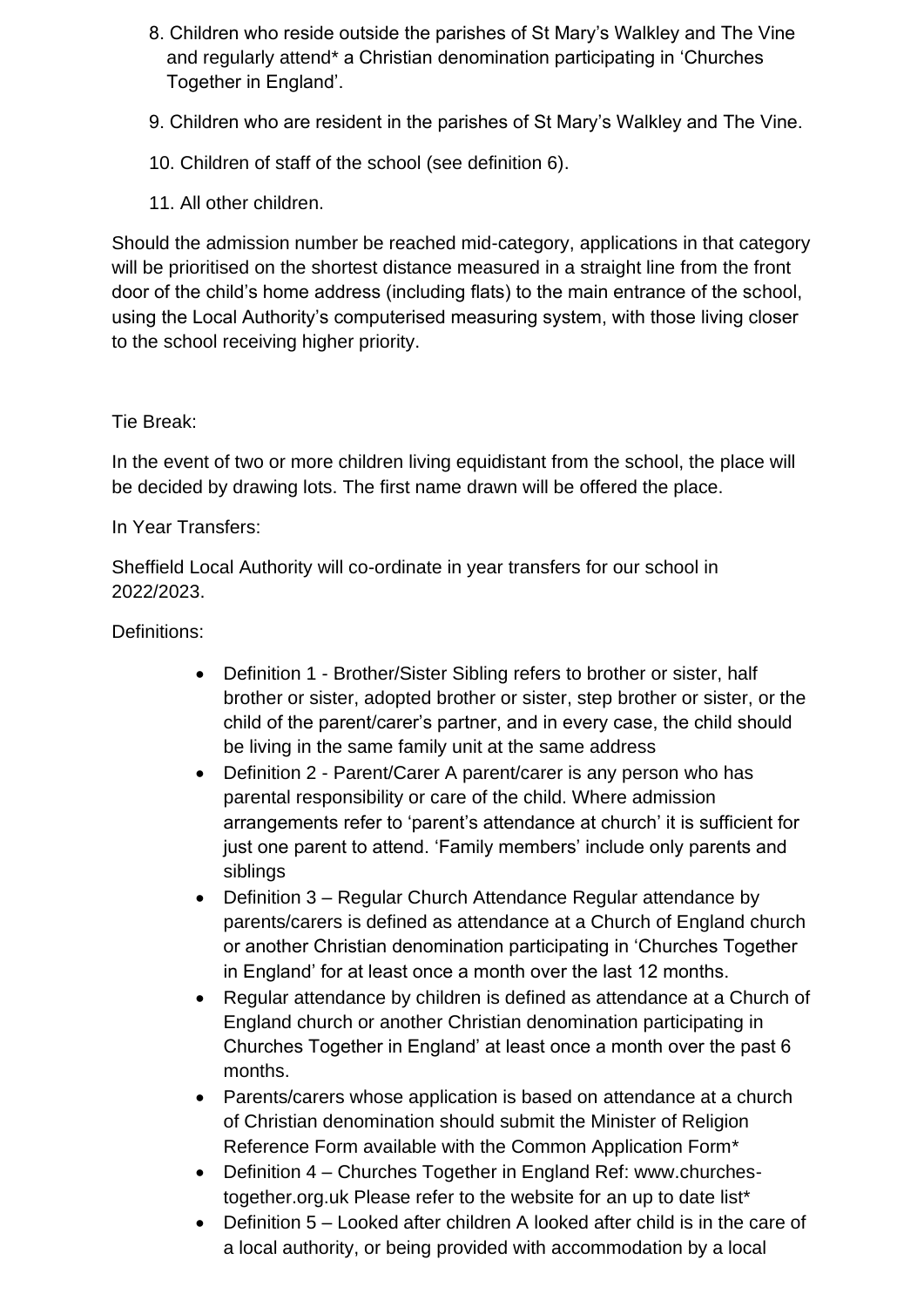authority in the exercise of their social services functions (see the definition in Section 22 (1) of the Children's Act 1989) at the time an application for admission to the school is made and who the local authority has confirmed will still be looked after at the time when he/she is admitted to the school. A previously looked after child is a child who was adopted or became subject to a residence or special guardianship order immediately following having been looked after A previously looked after child is a child who was adopted or became

subject to a residence or special guardianship order immediately following having been looked after.

An internationally adopted previously looked after children (IAPLAC) is a child who has been in state care outside of England and ceased to be in state care as a result of being adopted.

- Definition 6 Children of staff at school Children of staff
	- o Where the member of staff has been employed at the school for two or more years at the time at which the application for admission to the school is made and / or
	- $\circ$  The member of staff is recruited to fill a vacant post for which there is a demonstrable skill shortage
- Place of residence The child's ordinary place of residence will normally be a residential property at which the parent or person or persons with parental responsibility for the child resides at the closing date for receiving applications for admission to the school.
- Where parental responsibility is held by more than one person and those persons reside in separate properties, the child's ordinary place of residence will normally be the property at which the child resides with the parent or person or persons with parental responsibility, for the greater part of the week.

\**In the event that during the period specified for attendance at worship the church has been closed for public worship and has not provided alternative premises for that worship, the requirements of these [admissions] arrangements in relation to attendance will only apply to the period when the church or alternative premises have been available for public worship.*

#### **Late Applications:**

Late applications will be dealt with in accordance with the Local Authority scheme.

#### **Waiting List:**

1. Names of children will automatically be placed on the waiting list for this school when the child has been refused admission.

2. A vacancy only arises when the number of offers to the school falls below the admission number.

3. The waiting list will be established on the offer day.

4. The waiting list is determined according to the Governing Body's priority of admission over-subscription criteria.

5. Following the offer day, should an application be received for the school where the pupil has a higher priority as determined by the admissions criteria for a place at the school, it will be placed on the list, above those with a lower priority.